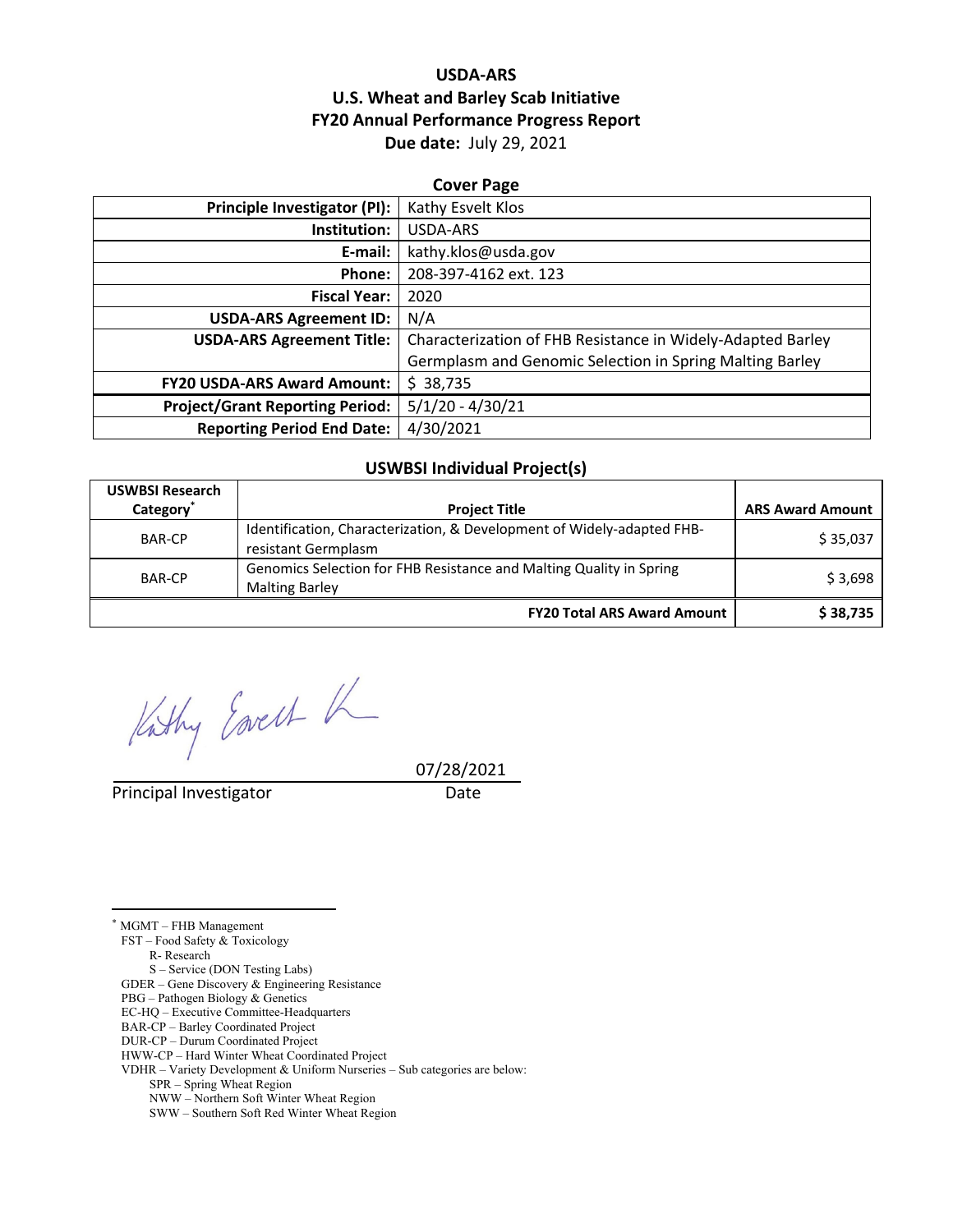# **Project 1:** *Identification, Characterization, & Development of Widely‐adapted FHB‐resistant Germplasm*

# **1. What are the major goals and objectives of the research project?**

- 1) Identify resistant lines in elite winter germplasm;
- 2) Cross-resistant spring lines to a) create mapping populations and b) broaden the adaptability of Aberdeen FHB‐resistant malting germplasm by introducing broad‐ spectrum disease resistance.
- 3) Investigate fungal biomass estimated qPCR as a screening tool for selection of low‐DON lines.
- **2. What was accomplished under these goals or objectives?** *(For each major goal/objective, address these three items below.)*

# **a) What were the major activities?**

- 1) 1Resistant lines in elite winter germplasm: Approximately 200 elite winter malting lines were planted in FHB nurseries in Aberdeen and Kimberly Idaho, Mt. Holly Virginia and Ithaca New York. This will generate a second year of data for this set resulting in multi‐year, multi‐environment FHB response data.
- 2) Crossing of resistant spring lines: Previously made crosses were advanced to the F5 generation. Seed increases were made of populations of RILs and DH lines.
- 3) 3)Investigation of the utility of fungal biomass estimates: The spring GS training population is being evaluated in replicated controlled environment trials for fungal biomass and DON level after dip inoculation to achieve ~90% FHB severity.

## **b) What were the significant results?**

- 1) Severity data from Kimberly 2019/2020 and 2020/2021 FHB trials of winter barley were similar to that of previous years. DON data is not yet in.
- 2) Seed of 4 crosses (95SR316A/ND Genesis; 95SR316A/Conlon; 2Ab08‐X5M10‐ 82/ND Genesis; and 2Ab08‐X5M10‐82/Conlon) was transferred to cooperators in NDSU for field evaluation.

## **c) List key outcomes or other achievements.**

Crosses between Aberdeen winter elite lines (06ARS798‐39 and 10ARS523‐3) and barley germplasm from outside of this program (Wintmalt, Lightning, and D130920) have been performed. These crosses will form the basis of mapping populations.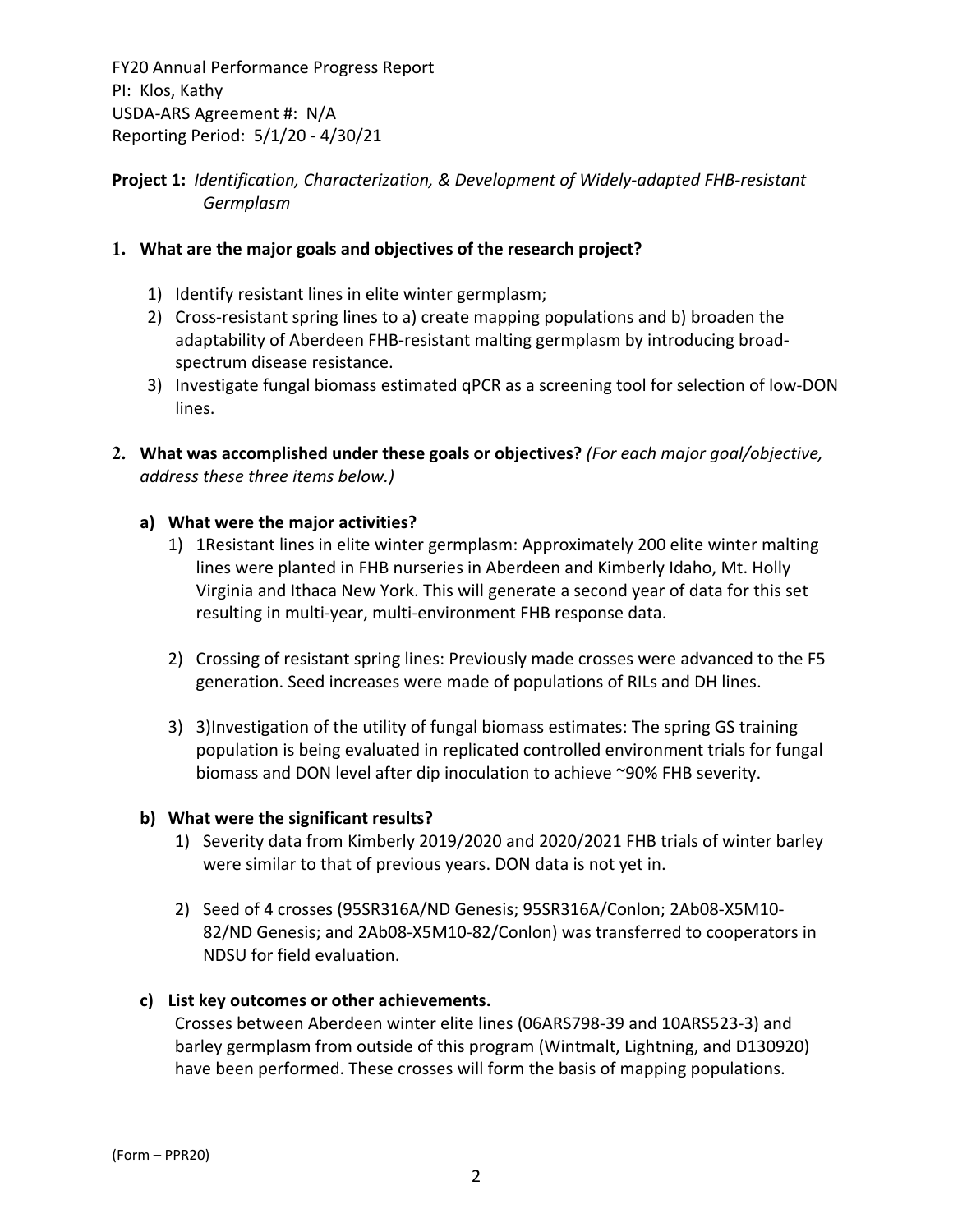# **3. Was this research impacted by the COVID‐19 pandemic (i.e. university shutdowns and/or restrictions, reduced or lack of support personnel, etc.)? If yes, please explain how this research was impacted or is continuing to be impacted.**

Reduced and lack of support personnel delayed processing of grain samples from 2019 and 2020 nurseries for DON and Biomass analyses. As a result, biomass data has not yet been taken on 2020 samples from nurseries outside of North Dakota.

#### **4. What opportunities for training and professional development has the project provided?**

This project is providing training and professional development opportunities for 2 PIs, 2 technicians and 2 Post‐Docs as we gain proficiency in the nuances of characterizing barley for FHB response in Idaho.

#### **5. How have the results been disseminated to communities of interest?**

Results have been relayed to producers at the UI Aberdeen Experiment Station Field Day of 2020, and via the UI Small Grains Extension Report.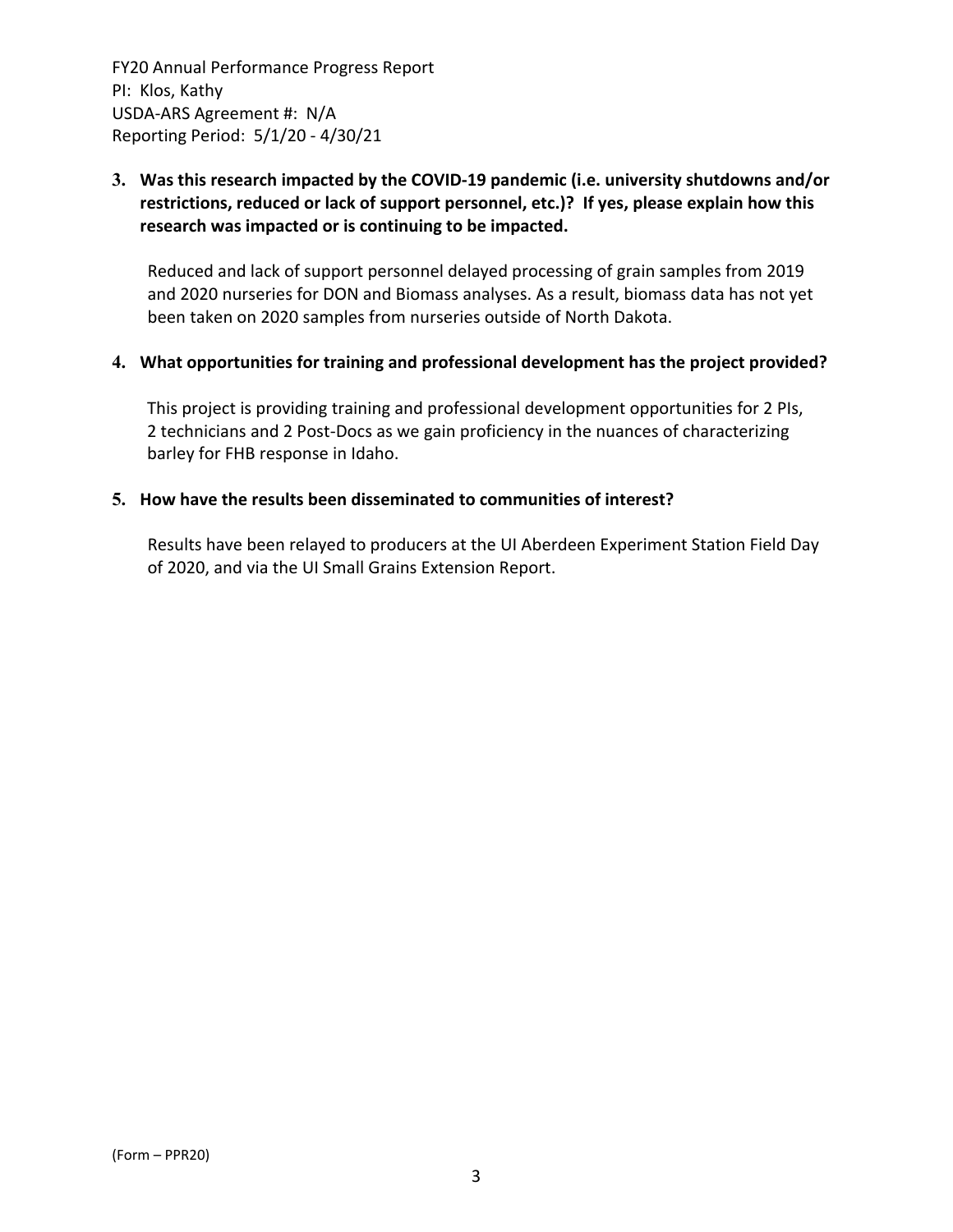**Project 2:** *Genomics Selection for FHB Resistance and Malting Quality in Spring Malting Barley*

## **1. What are the major goals and objectives of the research project?**

- 1) Evaluate FHB resistance and malt quality of lines in a training population selected to represent the Aberdeen, ID spring malting barley breeding program.
- 2) Develop and apply a genomic selection prediction model for FHB resistance in the Aberdeen spring malting barley germplasm, accounting for the need to maintain acceptable malt quality.
- **2. What was accomplished under these goals or objectives?** *(For each major goal/objective, address these three items below.)*

## **a) What were the major activities?**

1) FHB resistance in the spring GS training population: The spring malting barley‐ training population was evaluated in FHB nurseries in Aberdeen and Kimberly Idaho and in Langdon and Fargo North Dakota. Don data was received from the 2020 nurseries.

2) Genomic Selection: Development and application of genomic selection within the spring malting barley awaits the multi-year multi-environment DON data from this field season.

## **b) What were the significant results?**

- 1) Severity and DON data from 2020 FHB trials of the spring malting barley training population have been compiled. Mean DON levels for these lines averaged 1.38 ppm (range 1.5 to 23.5) in Fargo 2020, 34.39 ppm (range 7.6 to 58.9) in Langdon 2020, and 14.6 ppm (range 2.4 to 32.1) in Kimberly 2020. Three elite breeding lines were in the lowest 10% of DON levels in all three trials: 15ARS009‐2, 2Ab09‐ X05M050‐26, and 2Ab11‐X08M234‐13.
- 2) A genomic selection algorithm for agronomic traits was generated using genotype and phenotype data on the training population. This was applied to the selection of parents from 700 F3 lines using genotype data gathered and analyzed between seedling emergence and flowering. This demonstrates the feasibility of using GS for parent selection within the time frame of a normal winter crossing block.

# **c) List key outcomes or other achievements.**

This year's work has demonstrated the feasibility of using GS for parent selection within the time frame of a normal winter crossing block. This will allow for the fastest possible selection cycles when selection for FHB resistance is implemented.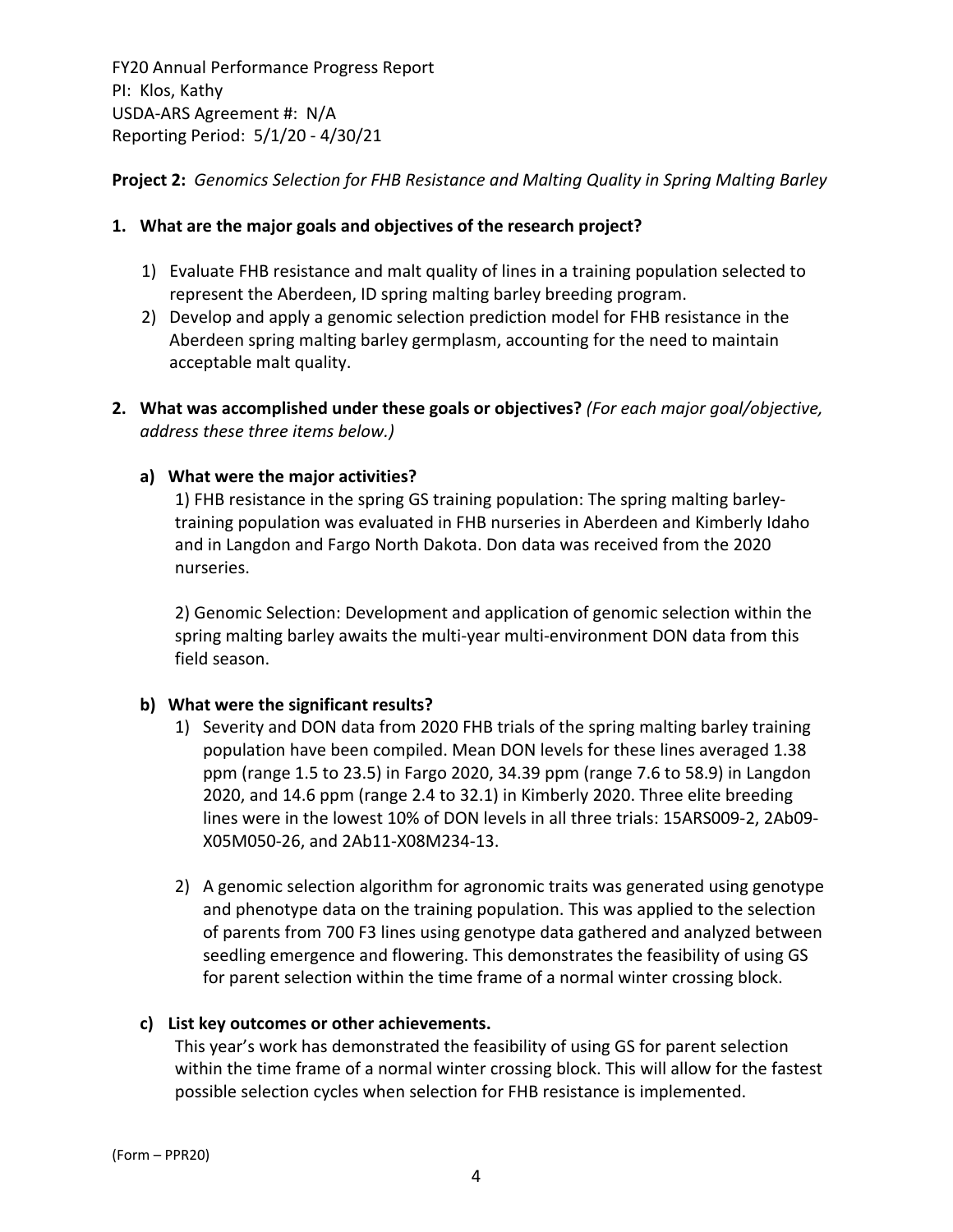# **3. Was this research impacted by the COVID‐19 pandemic (i.e. university shutdowns and/or restrictions, reduced or lack of support personnel, etc.)? If yes, please explain how this research was impacted or is continuing to be impacted.**

The inability of personnel to access the malting quality lab in Madison, WI for much of this year has delayed evaluation of the spring GS training population for malting quality parameters. Incorporation of malting quality parameters into our FHB genomic selection algorithm is now uncertain.

#### **4. What opportunities for training and professional development has the project provided?**

This project is providing training and professional development opportunities for 2 PIs, 2 technicians and 2 Post‐Docs as we gain proficiency in the nuances of characterizing barley for FHB response in Idaho.

#### **5. How have the results been disseminated to communities of interest?**

Results have been relayed to producers at the UI Aberdeen Experiment Station Field Day of 2020.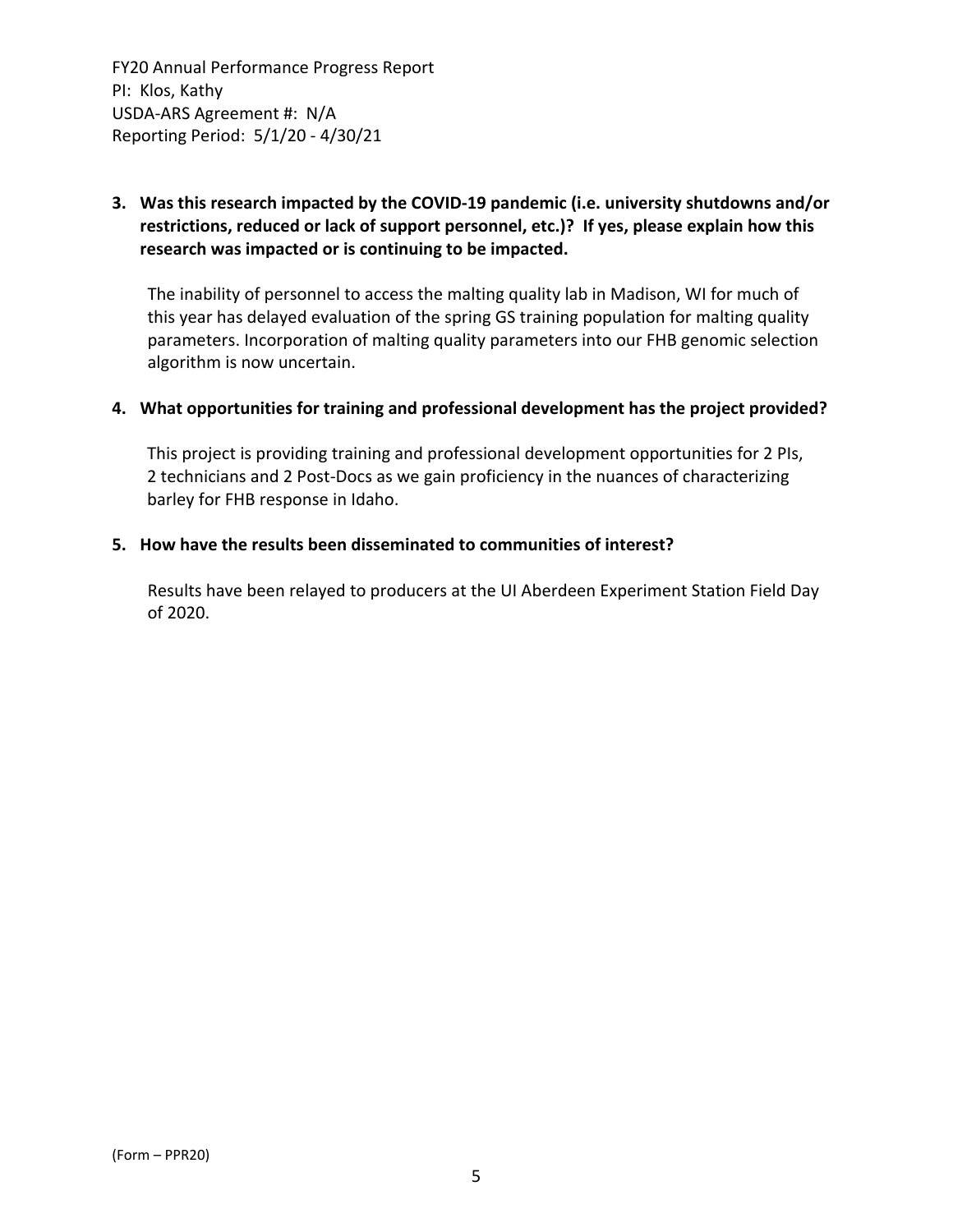# **Training of Next Generation Scientists**

**Instructions:** Please answer the following questions as it pertains to the FY20 award period (5/1/20 ‐ 4/30/21). The term "support" below includes any level of benefit to the student, ranging from full stipend plus tuition to the situation where the student's stipend was paid from other funds, but who learned how to rate scab in a misted nursery paid for by the USWBSI, and anything in between.

**1. Did any graduate students in your research program supported by funding from your USWBSI grant earn their MS degree during the FY20 award period?** ☐Yes ☒No

**If yes, how many?** Click to enter number here.

**2. Did any graduate students in your research program supported by funding from your USWBSI grant earn their Ph.D. degree during the FY20 award period?**

☐Yes ☒No **If yes, how many?** Click to enter number here.

**3. Have any post docs who worked for you during the FY20 award period and were supported by funding from your USWBSI grant taken faculty positions with universities?** ☐Yes ☒No

**If yes, how many?** Click to enter number here.

**4. Have any post docs who worked for you during the FY20 award period and were supported by funding from your USWBSI grant gone on to take positions with private ag‐ related companies or federal agencies?**

☒Yes ☐No **If yes, how many?** 1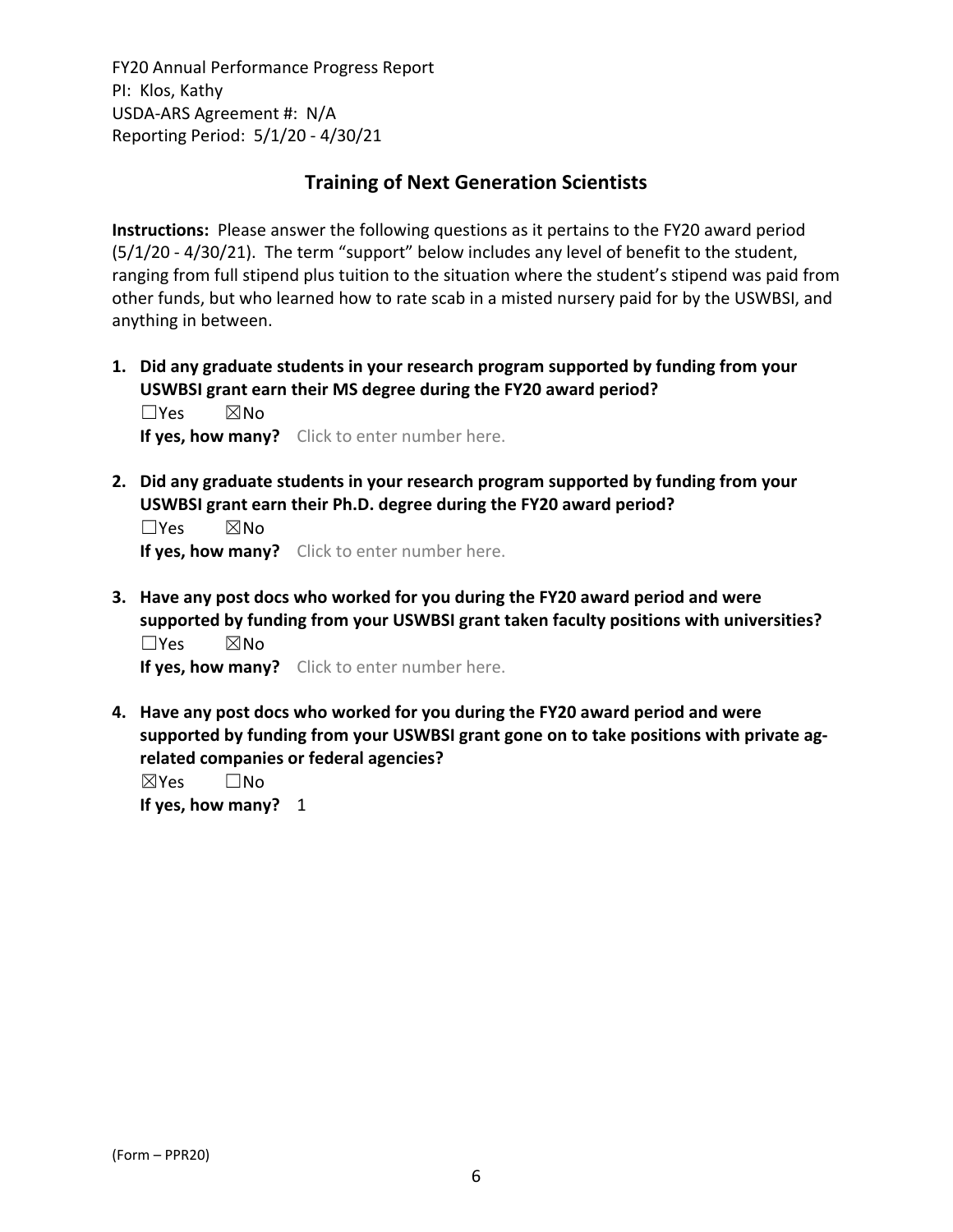# **Release of Germplasm/Cultivars**

**Instructions:** In the table below, list all germplasm and/or cultivars released with full or partial support through the USWBSI during the FY20 award period (5/1/20 - 4/30/21). All columns must be completed for each listed germplasm/cultivar. Use the key below the table for Grain Class abbreviations. 

| <b>Name of Germplasm/Cultivar</b> | <b>Grain Class</b>    | <b>FHB Resistance</b>                                  | <b>FHB</b><br><b>Rating</b><br>$(0-9)$ | Year<br><b>Released</b> |
|-----------------------------------|-----------------------|--------------------------------------------------------|----------------------------------------|-------------------------|
| Click here to enter text.         | Select Grain<br>Class | Select what represents<br>your most resistant<br>check | Enter as<br>text 0-9<br>rating         | Select Year             |
| Click here to enter text.         | Select Grain<br>Class | Select what represents<br>your most resistant<br>check | Enter as<br>text 0-9<br>rating         | Select Year             |
| Click here to enter text.         | Select Grain<br>Class | Select what represents<br>your most resistant<br>check | Enter as<br>text 0-9<br>rating         | Select Year             |
| Click here to enter text.         | Select Grain<br>Class | Select what represents<br>your most resistant<br>check | Enter as<br>text 0-9<br>rating         | Select Year             |
| Click here to enter text.         | Select Grain<br>Class | Select what represents<br>your most resistant<br>check | Enter as<br>text 0-9<br>rating         | Select Year             |
| Click here to enter text.         | Select Grain<br>Class | Select what represents<br>your most resistant<br>check | Enter as<br>text 0-9<br>rating         | Select Year             |
| Click here to enter text.         | Select Grain<br>Class | Select what represents<br>your most resistant<br>check | Enter as<br>text 0-9<br>rating         | Select Year             |
| Click here to enter text.         | Select Grain<br>Class | Select what represents<br>your most resistant<br>check | Enter as<br>text 0-9<br>rating         | Select Year             |
| Click here to enter text.         | Select Grain<br>Class | Select what represents<br>your most resistant<br>check | Enter as<br>text 0-9<br>rating         | Select Year             |
| Click here to enter text.         | Select Grain<br>Class | Select what represents<br>your most resistant<br>check | Enter as<br>text 0-9<br>rating         | Select Year             |
| Click here to enter text.         | Select Grain<br>Class | Select what represents<br>your most resistant<br>check | Enter as<br>text 0-9<br>rating         | Select Year             |
| Click here to enter text.         | Select Grain<br>Class | Select what represents<br>your most resistant<br>check | Enter as<br>text 0-9<br>rating         | Select Year             |
| Click here to enter text.         | Select Grain<br>Class | Select what represents<br>your most resistant<br>check | Enter as<br>text 0-9<br>rating         | Select Year             |
| Click here to enter text.         | Select Grain<br>Class | Select what represents<br>your most resistant<br>check | Enter as<br>text 0-9<br>rating         | Select Year             |

NOTE: Leave blank if you have nothing to report or if your grant did NOT include any VDHR-related projects.

**NOTE:** List the associated release notice or publication under the appropriate sub-section in the 'Publications' section of the FPR.